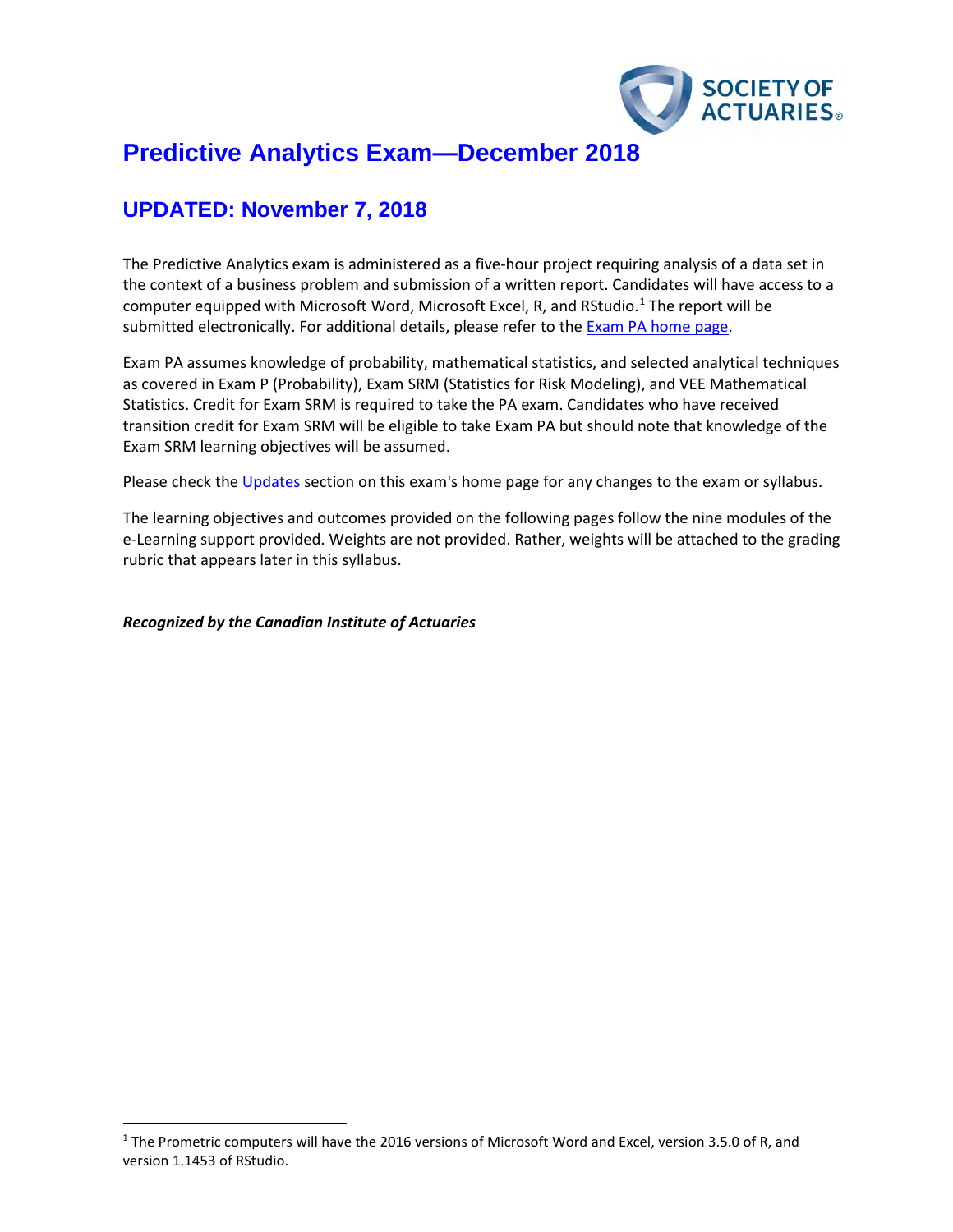#### **LEARNING OBJECTIVES**

#### 1. **Predictive Analytics Problems and Tools**

#### **Learning Objectives**

The Candidate will be able to articulate the types of problems that can be addressed by predictive modeling and be able to work with RStudio to implement basic R packages and commands.

#### **Learning Outcomes**

The Candidate will be able to:

- a) Understand the different types of predictive modeling problems.
- b) Write and execute basic commands in R using RStudio.

## 2. **Topic: Problem Definition**

#### **Learning Objectives**

The Candidate will be able to identify the business problem, how the available data relates to possible analyses, and use the information to propose models.

## **Learning Outcomes**

- a) Translate a vague question into one that can be analyzed with statistics and predictive analytics to solve a business problem.
- b) Consider factors such as available data and technology, significance of business impact, and implementation challenges to define the problem.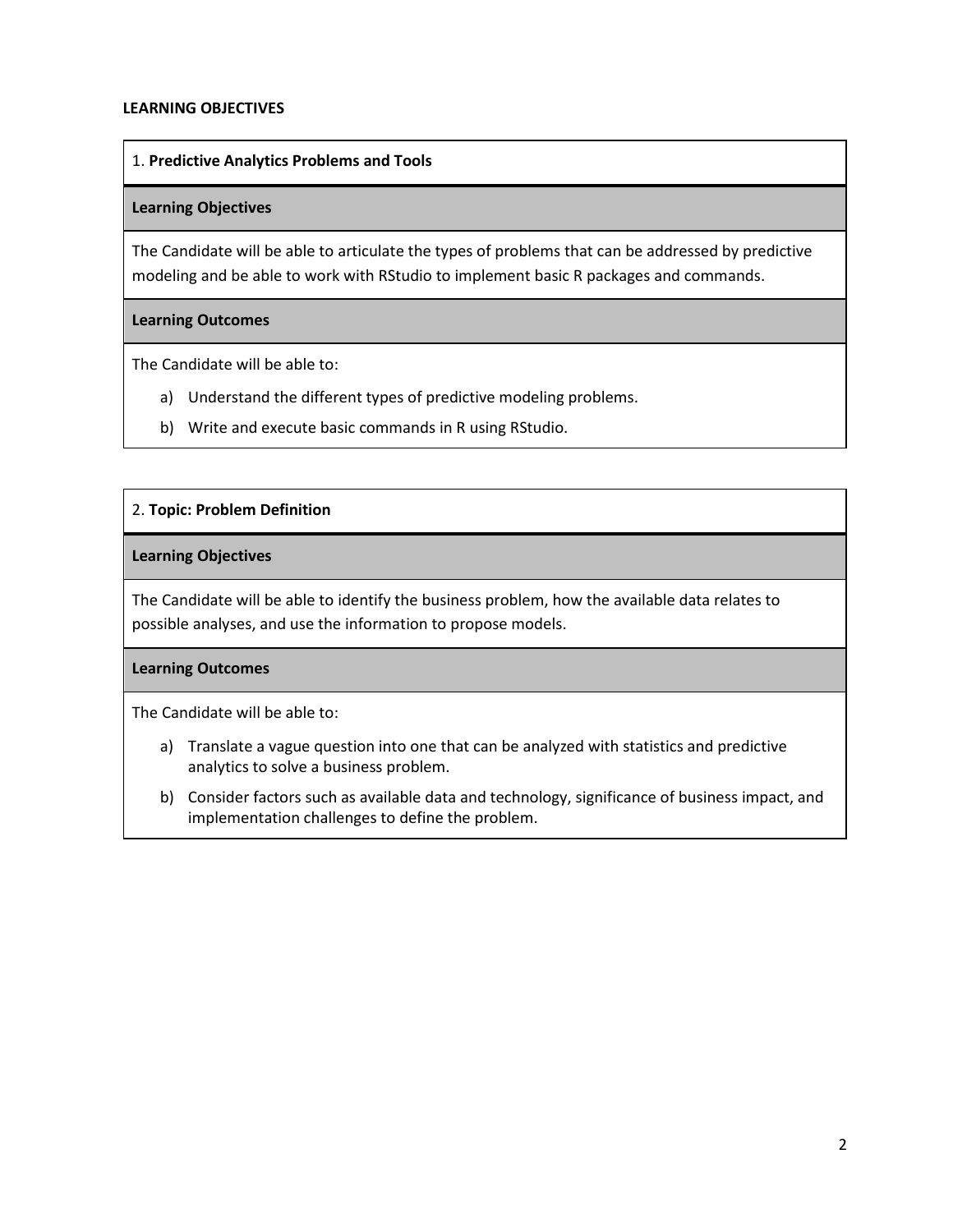# 3. **Topic: Data Visualization**

#### **Learning Objectives**

The Candidate will be able to create effective graphs in RStudio.

#### **Learning Outcomes**

The Candidate will be able to:

- a) Understand the key principles of constructing graphs.
- b) Create a variety of graphs using the ggplot2 package.

#### 4. **Topic: Data Types and Exploration**

#### **Learning Objectives**

The Candidate will be able to work with various data types, understand principles of data design, and construct a variety of common visualizations for exploring data.

#### **Learning Outcomes**

- a) Identify structured, unstructured, and semi-structured data.
- b) Identify the types of variables and terminology used in predictive modeling.
- c) Understand basic methods of handling missing data.
- d) Implement effective data design with respect to time frame, sampling, and granularity.
- e) Apply univariate and bivariate data exploration techniques.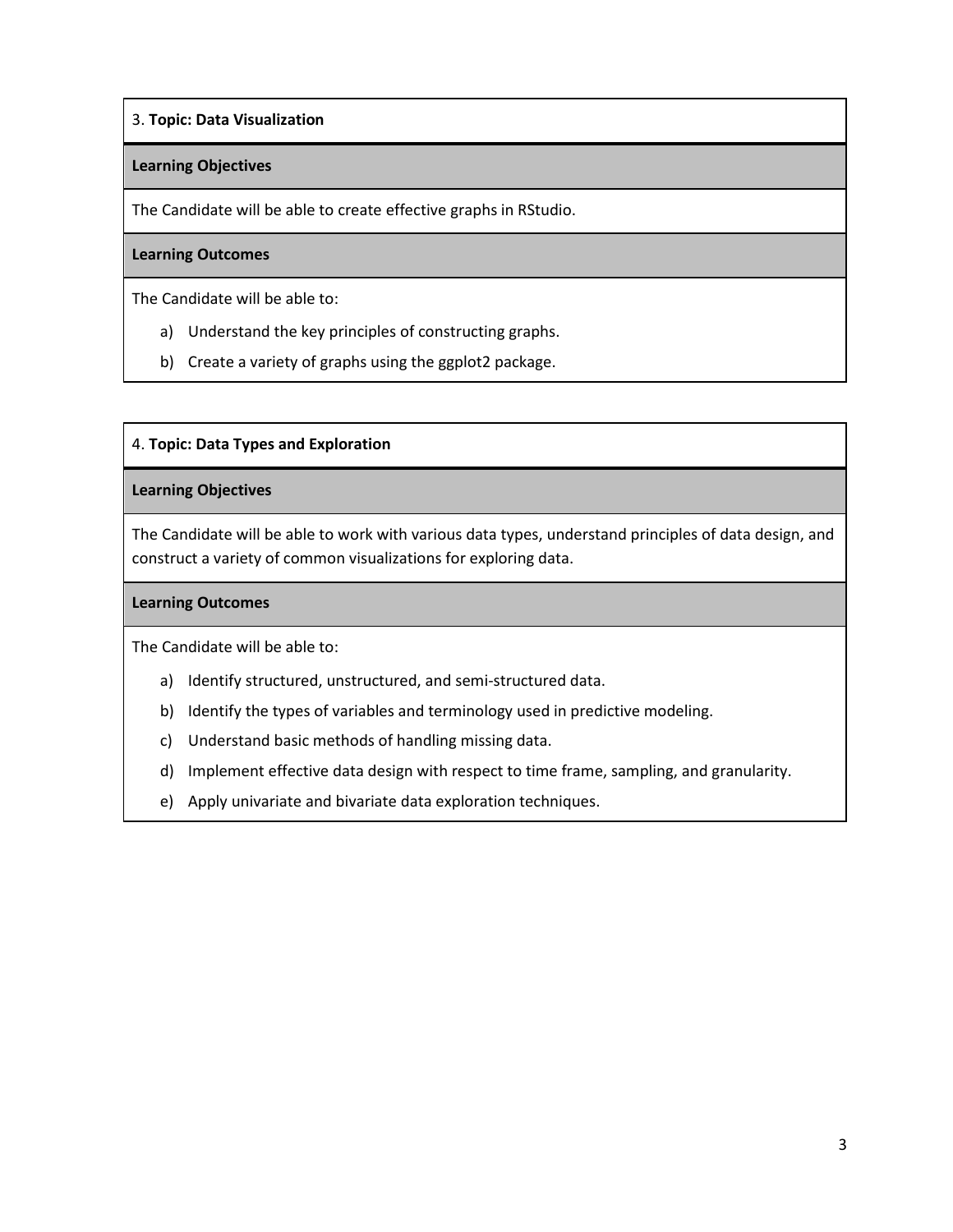## 5. **Topic: Data Issues and Resolutions**

#### **Learning Objectives**

The Candidate will be able to evaluate data quality, resolve data issues, and identify regulatory and ethical issues.

## **Learning Outcomes**

The Candidate will be able to:

- a) Evaluate the quality of appropriate data sources for a problem.
- b) Identify opportunities to create features from the basic data that may add value.
- c) Identify outliers and other data issues.
- d) Handle non-linear relationships via transformations.
- e) Identify the regulations, standards, and ethics surrounding predictive modeling and data collection.

#### 6. **Topic: Generalized Linear Models**

#### **Learning Objectives**

The Candidate will be able to describe and select a Generalized Linear Model (GLM) for a given data set and regression or classification problem.

## **Learning Outcomes**

- a) Implement ordinary least squares regression in R and understand model assumptions.
- b) Understand the specifications of the GLM and the model assumptions.
- c) Create new features appropriate for GLMs.
- d) Interpret model coefficients, interaction terms, offsets, and weights.
- e) Select and validate a GLM appropriately.
- f) Explain the concepts of bias, variance, model complexity, and the bias-variance trade-off.
- g) Select appropriate hyperparameters for regularized regression.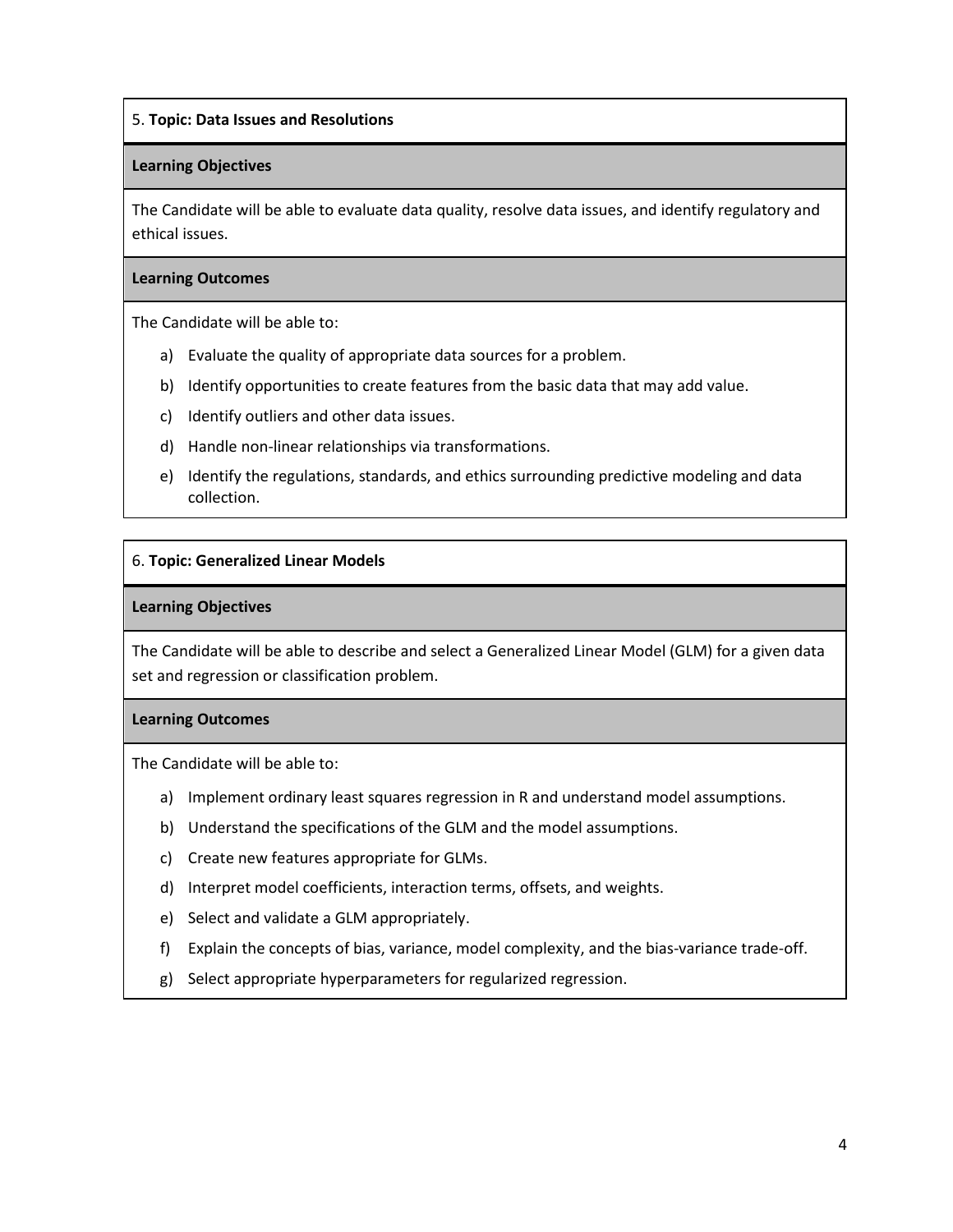## 7. **Topic: Decision Trees**

#### **Learning Objectives**

The Candidate will be able to construct decision trees for both regression and classification.

#### **Learning Outcomes**

The Candidate will be able to:

- a) Understand the basic motivation behind decision trees.
- b) Construct regression and classification trees.
- c) Use bagging and random forests to improve accuracy.
- d) Use boosting to improve accuracy.
- e) Select appropriate hyperparameters for decision trees and related techniques.

#### 8. **Topic: Cluster and Principal Component Analyses**

#### **Learning Objectives**

The candidate will be able to apply cluster and principal components analysis to enhance supervised learning.

#### **Learning Outcomes**

- a) Understand and apply *K*-means clustering.
- b) Understand and apply hierarchical clustering.
- c) Understand and apply principal component analysis.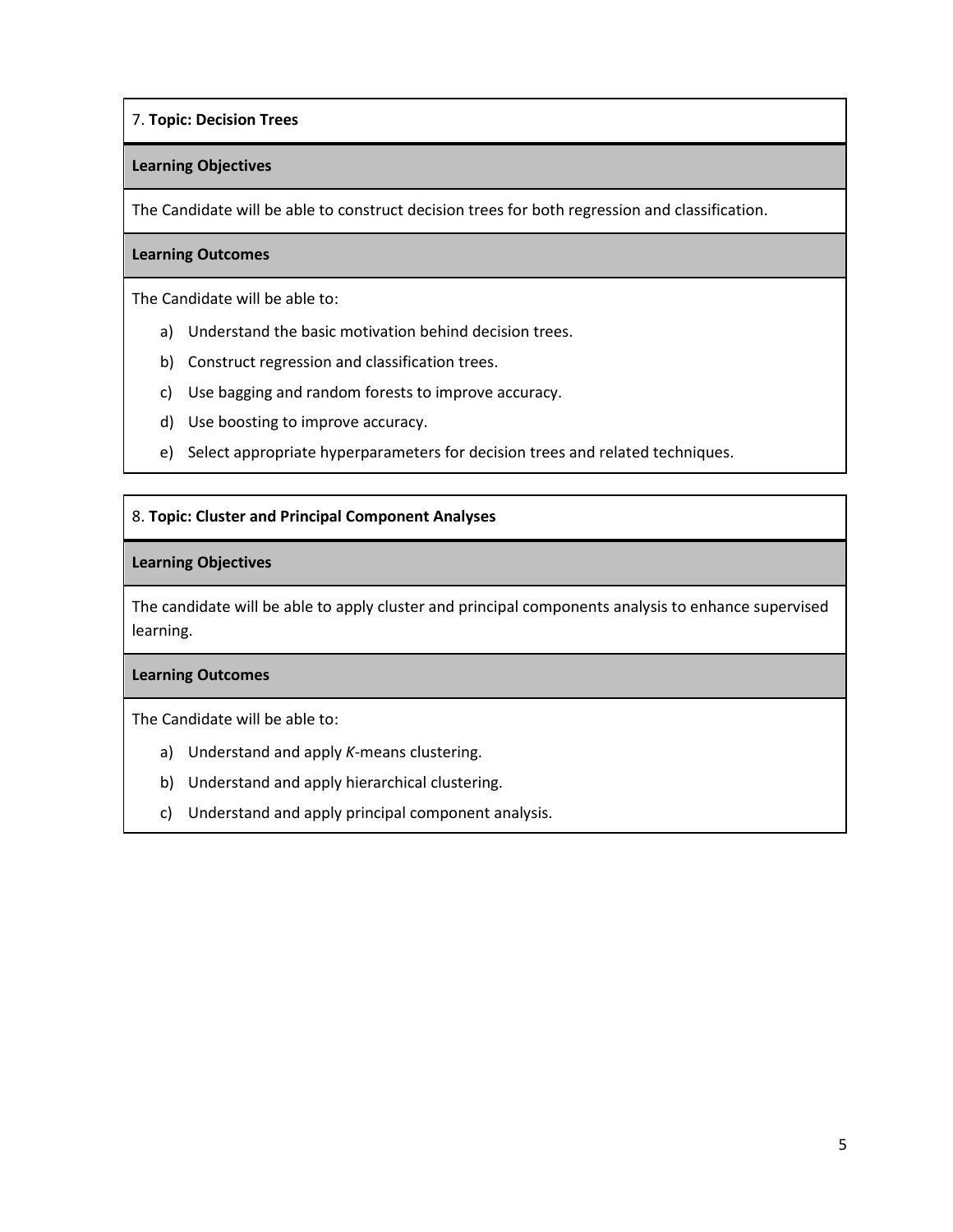# 9. **Topic: Communication**

## **Learning Objectives**

The Candidate will be able to effectively communicate the results of applying predictive analytics to solve a business problem.

## **Learning Outcomes**

The Candidate will be able to:

- a) Develop and justify a recommended analytics solution.
- b) Communicate in a clear and straightforward manner using common language that is appropriate for the intended audience.
- c) Structure a report in an effective manner.
- d) Follow standards of practice for actuarial communication.

## **REQUIRED RESOURCES:**

## e-Learning Modules

Candidates will have access to a series of nine e-Learning modules providing instruction in the objectives stated above. The modules will also provide guidance with regard to knowledge and approaches that will be expected in the assessment. Sample assessments will be included within the modules along with additional readings beyond those listed here.

## R and RStudio

Candidates will be expected to be able to work with R within the RStudio environment. For those unfamiliar with the environment, instruction is provided in the first e-Learning Module. Instruction is also provided for setting up the environment to match the packages and versions that will be available on the Prometric computers. For reference, the following packages (and all dependencies) will be available on the Prometric computers. It is not expected that candidates are familiar with each and every one of them. It is expected that candidates can use a selection of these packages to perform the tasks covered in the supporting modules.

| boot     | data.table | ggplot2     | pdp          | rpart      |
|----------|------------|-------------|--------------|------------|
| broom    | devtools   | Glmnet      | pls          | rpart.plot |
| caret    | dplyr      | gridExtra   | plyr         | tidyverse  |
| cluster  | e1071      | ISLR        | pROC         | Xgboost    |
| coefplot | Gbm        | <b>MASS</b> | randomForest |            |

Note: e1071 was added with the October update to this syllabus. Candidates who have previously set up RSudio with packages frozen at June 1, 2018 should check the updates page for instructions on adding this package.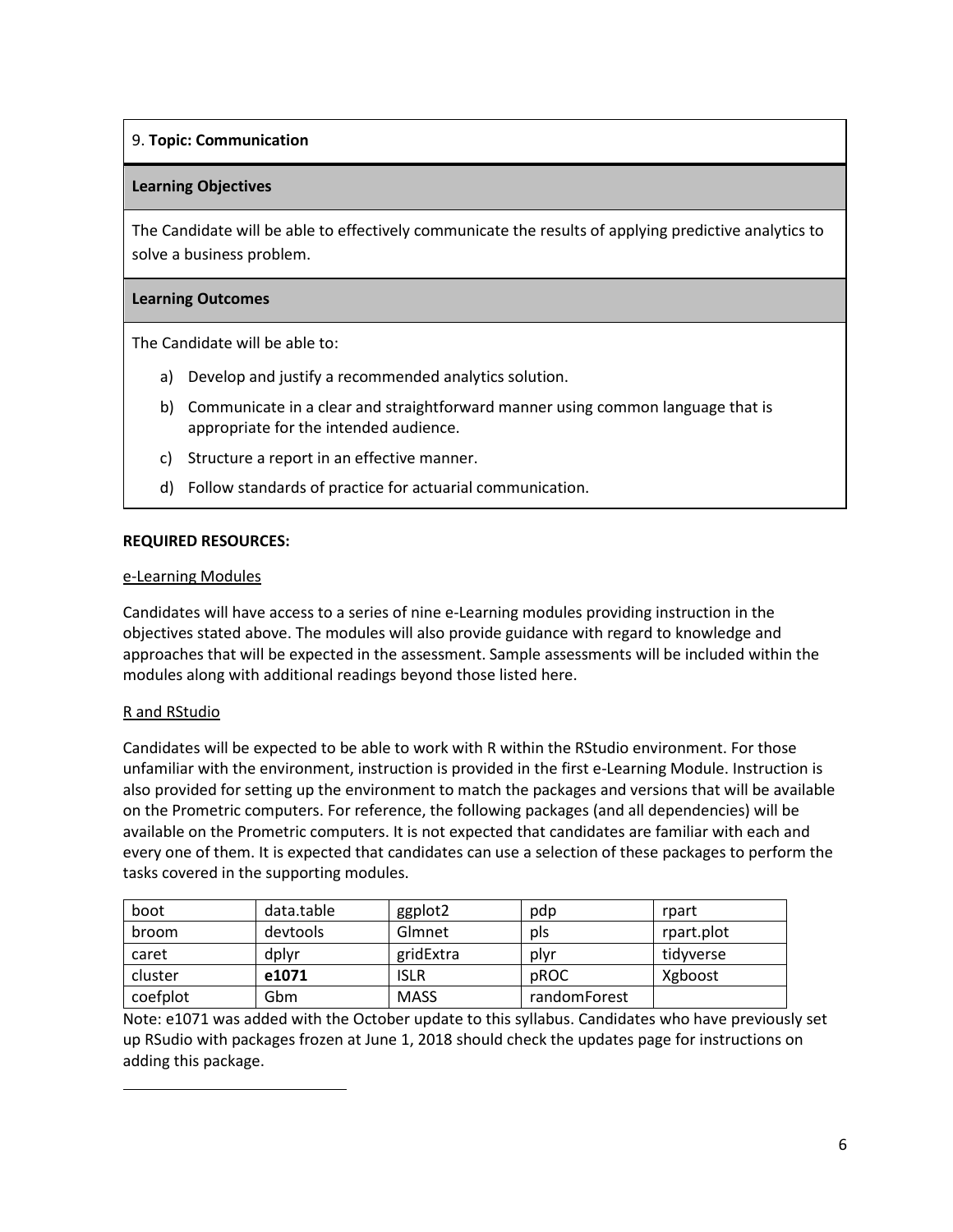#### Study Notes

PA-21-18 Chapter 24, *Healthcare Risk Adjustment and Predictive Modeling*, Second Edition (A link to this study note is found in Module 9 of the e-Learning Predictive Analytics curriculum.)

#### **Textbooks**

There are four texts required for the course. Two of them are the texts for the Statistics for Risk Modeling Exam. These are listed below this paragraph. It is assumed that candidates are familiar with all this material. Explicit reference to parts of these texts may be made from time to time within the modules. However, that does not imply the other sections are unimportant.

*Regression Modeling with Actuarial and Financial Applications*, Edward W. Frees, 2010, New York: Cambridge. ISBN: 978-0521135962.

Chapter 1 – Background only Chapter 2 – Sections 1-8 Chapter 3 – Sections 1-5 Chapter 5 – Sections 1-7 Chapter 6 – Sections 1-3 Chapter 7 – Sections 1-6 Chapter 8 – Sections 1-4 Chapter 9 – Sections 1-5 Chapter 11 – Sections 1-6 Chapter 12 – Sections 1-4 Chapter 13 – Sections 1-6

*An Introduction to Statistical Learning, with Applications in R*, James, Witten, Hastie, Tibshirani, 2013, New York: Springer. A PDF of the text can be downloaded at [www.statlearning.com.](http://www.statlearning.com/)

Chapter 2 – Sections 1-3 Chapter 3 – Sections 1-6 Chapter 4 – Sections 1-3 and parts of 6 (referenced in Module 6, not on SRM) Chapter 5 – Sections 1 and 3 (excluding 5.3.4) Chapter 6 – Sections 1-7 Chapter 8 – Sections 1-3 Chapter 10 – Sections 1-6

While the exercises in the texts are not considered required readings, candidates are encouraged to work them as part of the learning experience.

The two additional texts required for this exam are shown below. The indicated chapters are referenced in the modules. However, not all of each chapter is required. The module content will provide further guidance.

*R for Everyone*, 2nd ed. Lander, 2017, Boston: Addison-Wesley, ISBN 978-0-13-454692-6.

Chapters 1-10, 14, 20, 23, 26, and 28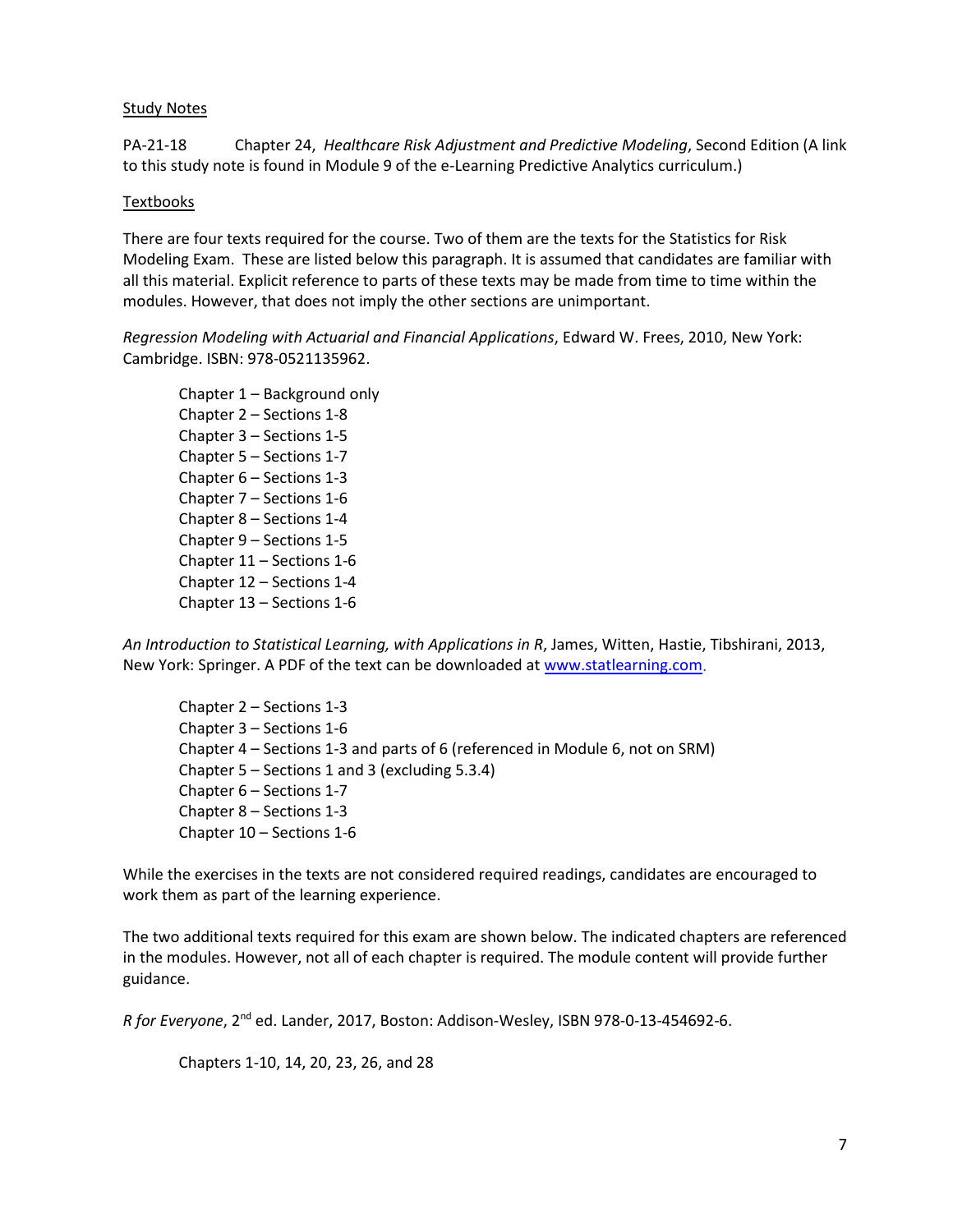*Data Visualization: A Practical Introduction*, Healy, 2018, Princeton University Press. This book is expected to be available for purchase in late 2018. For now, it is available as web pages at [http://socviz.co/.](http://socviz.co/) Note that this version can be viewed only on the web, there is no PDF version to download.

Chapters 1-4

# "Cheat Sheets"

Two such sheets will be available at the examination. They will be available onscreen for viewing at any time. Candidates cannot bring copies into the examination room nor will hard copies be provided. The two sheets are:

- [Base R](https://www.soa.org/Files/Edu/2018/exam-pa-base-r.pdf)
- [Data Visualization with](https://www.soa.org/Files/Edu/2018/exam-pa-data-visual.pdf) ggplot2

## Sample Project

A sample project named "Student Success" has been constructed and it can be downloaded using the following links.

- Student Success project [statement](https://www.soa.org/Files/Edu/2018/exam-pa-sample-project.pdf)
- [Student Success](http://cdn-files.soa.org/web/student-success-data-file.csv) data file
- Student Success [report template](https://www.soa.org/Files/Edu/2018/exam-pa-sample-project-template.docx)
- [Student Success](https://cdn-files.soa.org/web/exam-pa-student-success-rmd-template.rmd) rmd template
- [Student Success](https://www.soa.org/Files/Edu/2018/exam-pa-sample-project-report.pdf) sample solution
- [Student Success](https://cdn-files.soa.org/web/exam-pa-student-success-solution.rmd) sample solution rmd file

Because a wide variety of topics and models are presented in this course, neither the exam nor any sample project can cover them all. It would not be appropriate to infer from this sample project that similar items will be covered on the exam. This sample project is designed to be illustrative of the nature of the materials that will be provided and the length and structure of a high-quality solution.

## A Note About Shortcut Keys

Due to security issues, many shortcut key combinations will be disabled on the Prometric computers. Click [here](https://www.soa.org/Files/Edu/2018/exam-pa-disabled-short-key.pdf) to obtain a list of disabled shortcut keys.